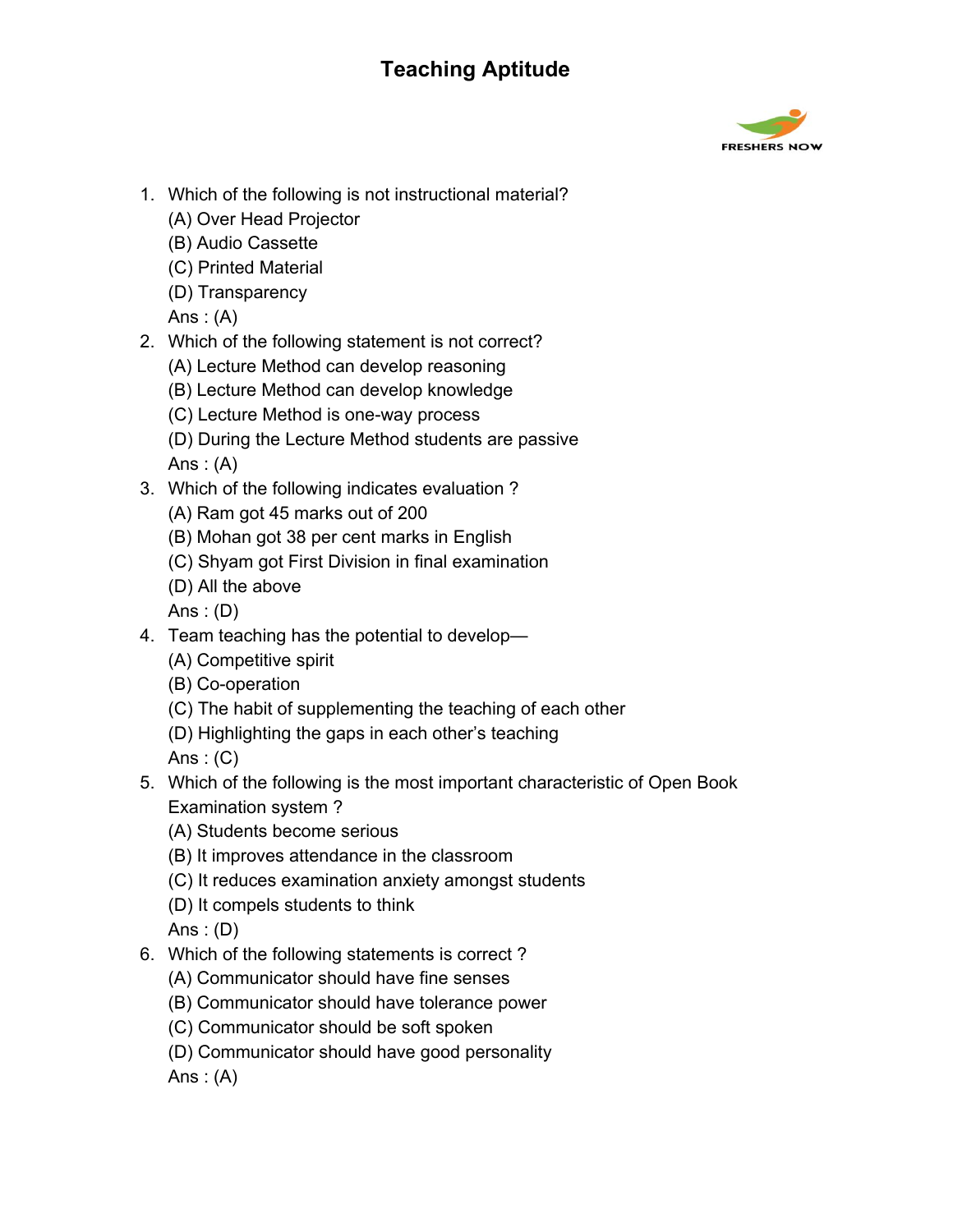

- 7. An effective teacher is one who can—
	- (A) Control the class
	- (B) Give more information in less time
	- (C) Motivate students to learn
	- (D) Correct the assignments carefully

Ans :  $(C)$ 

- 8. The main aim of teaching is—
	- (A) To develop only reasoning
	- (B) To develop only thinking
	- (C) Both (A) and (B)
	- (D) To give information

Ans :  $(C)$ 

- 9. The quality of teaching is reflected—
	- (A) By the attendance of students in the class
	- (B) By the pass percentage of students
	- (C) By the quality of questions asked by students
	- (D) By the duration of silence maintained in the class

Ans :  $(C)$ 

- 10. Another name of Basic Education or Nai Talim is—
	- (A) Compulsory Education
	- (B) New Education Policy
	- (C) Wardha Education Plan
	- (D) Sarva Shikshya Abhiyan

Ans :  $(C)$ 

- 11. If you would be a teacher, how would you like to behave with your students ?
	- (A) Autocratic
	- (B) Democratic
	- (C) Laissezfare
	- (D) As the conditions permit

Ans :  $(B)$ 

- 12. When you are mal-treated in your class as a new comer then how will you deal with the students ?
	- (A) Through tough punitive measures
	- (B) Through warning of expulsion
	- (C) Through improving your qualities
	- (D) You leave the class

Ans :  $(C)$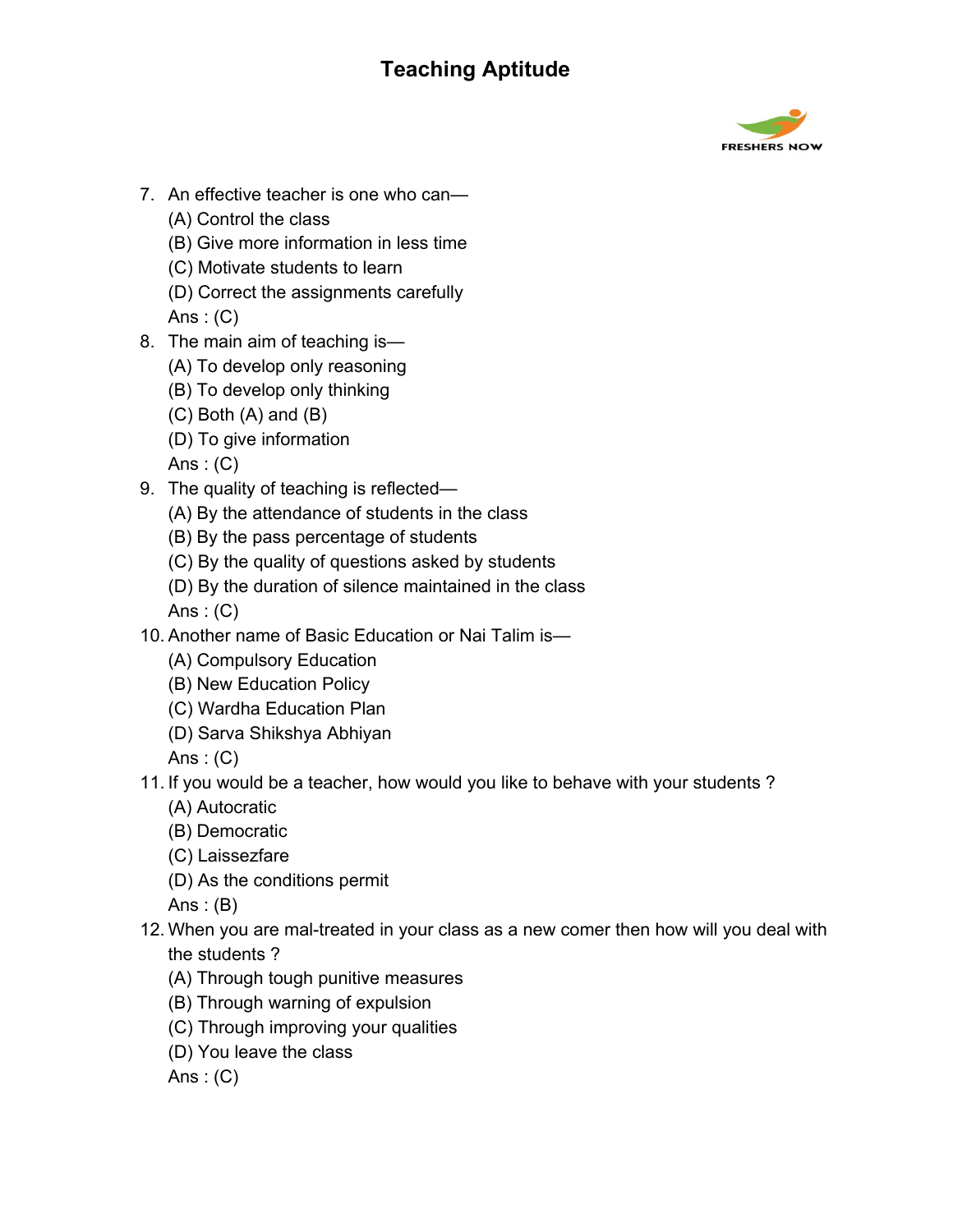

- 13. If students alleged you for making favouritism in evaluation, how can you deal with this problem ?
	- (A) Giving threat to fail them
	- (B) Making efforts to reveal the position fairly
	- (C) Adopting punitive measures
	- (D) Showing the student's answer-books in order to satisfy them

Ans :  $(D)$ 

- 14. A scheduled caste student is admitted in your class. The other class-mates treat him as untouchable and live in isolation. How would you give him better adjustment in the class ?
	- (A) By putting examples by his own deeds
	- (B) By preaching
	- (C) By showing fear of legal actions
	- (D) By justifying the plight of downtroddens

Ans:  $(A)$ 

- 15. A child has nail-biting habit in the class. How could you improve his habit ?
	- (A) You leave it because it is not a dangerous disease
	- (B) You attempt to mould his behaviour under strict observation
	- (C) You insult him in the class
	- (D) You make a complaint with his parent

Ans :  $(B)$ 

- 16. When a stubborn, submissive and shameful child is sitting in your class, you think about him as he is a—
	- (A) Good-natured child
	- (B) Emotionally-disturbed child
	- (C) Disciplined and obedient child
	- (D) Serious and studious child

Ans :  $(C)$ 

- 17. Teachers need to study educational philosophy mainly, because—
	- (A) Few, if any, teachers have a philosophy
	- (B) Most teachers follow a wrong philosophy
	- (C) Teacher's are incapable of formulating their own philosophy
	- (D) Most teacher's do not know anything about educational philosophy Ans :  $(C)$
- 18. Dewey liked best, the following definition of education—
	- (A) Education as a product
	- (B) Recapitulation
	- (C) Acquisition of knowledge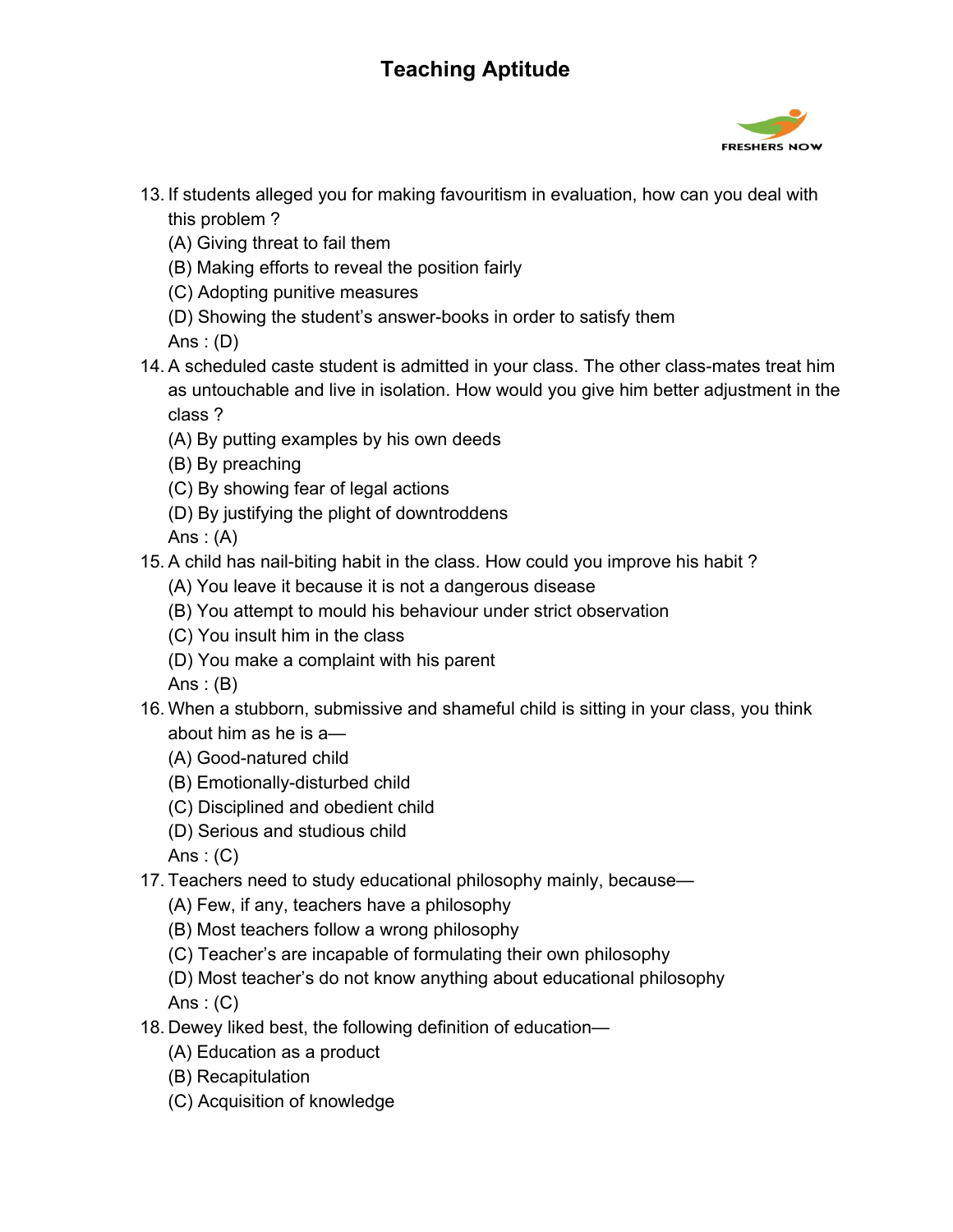

(D) Preparation for life

Ans :  $(B)$ 

- 19. Which of the following is not one of the aims and purposes of UNESCO ?
	- (A) Held an educational isolationism
	- (B) Promote intellectual interdependence
	- (C) Helps to unite peoples of the world
	- (D) Promote pride in nationalistic groups

Ans :  $(C)$ 

- 20. UNESCO has as one of its many promising activities, a campaign to provide—
	- (A) Education for all adults of the member nations
	- (B) Universal, free, compulsory primary education
	- (C) Free education to those who desires it
	- (D) Indoctrination against the dangers of communism

Ans:  $(A)$ 

- 21. Suppose a child has hearing impairment but you have no idea about him. What will be your duty towards the child ?
	- (A) Recognise the child and manage accordingly
	- (B) You become neutral because it is not your headache
	- (C) You send him to specialist for treatment
	- (D) You report to teachers, parents and principal to send him to a special school Ans  $: (A)$
- 22. A student belongs to a very poor family. The student, therefore is unable to pay tuition fee for private coaching but he is eager to get some of his problems solved. What provision will you make for the student ?
	- (A) Give extra time to him
	- (B) Refuse to solve his problems as you have no spare time
	- (C) Creating a terror in him
	- (D) Not giving the ears to his request

Ans :  $(A)$ 

- 23. If an orthopaedically handicapped girl student is studying in your class whose right hand is amputed from elbow, how would you encourage her for study ?
	- (A) You silently laugh at her
	- (B) You develop her self-confidence and high morale
	- (C) You treat her as a cruel creation of God
	- (D) You behave gently and sympathetically
	- Ans :  $(B)$

**24.**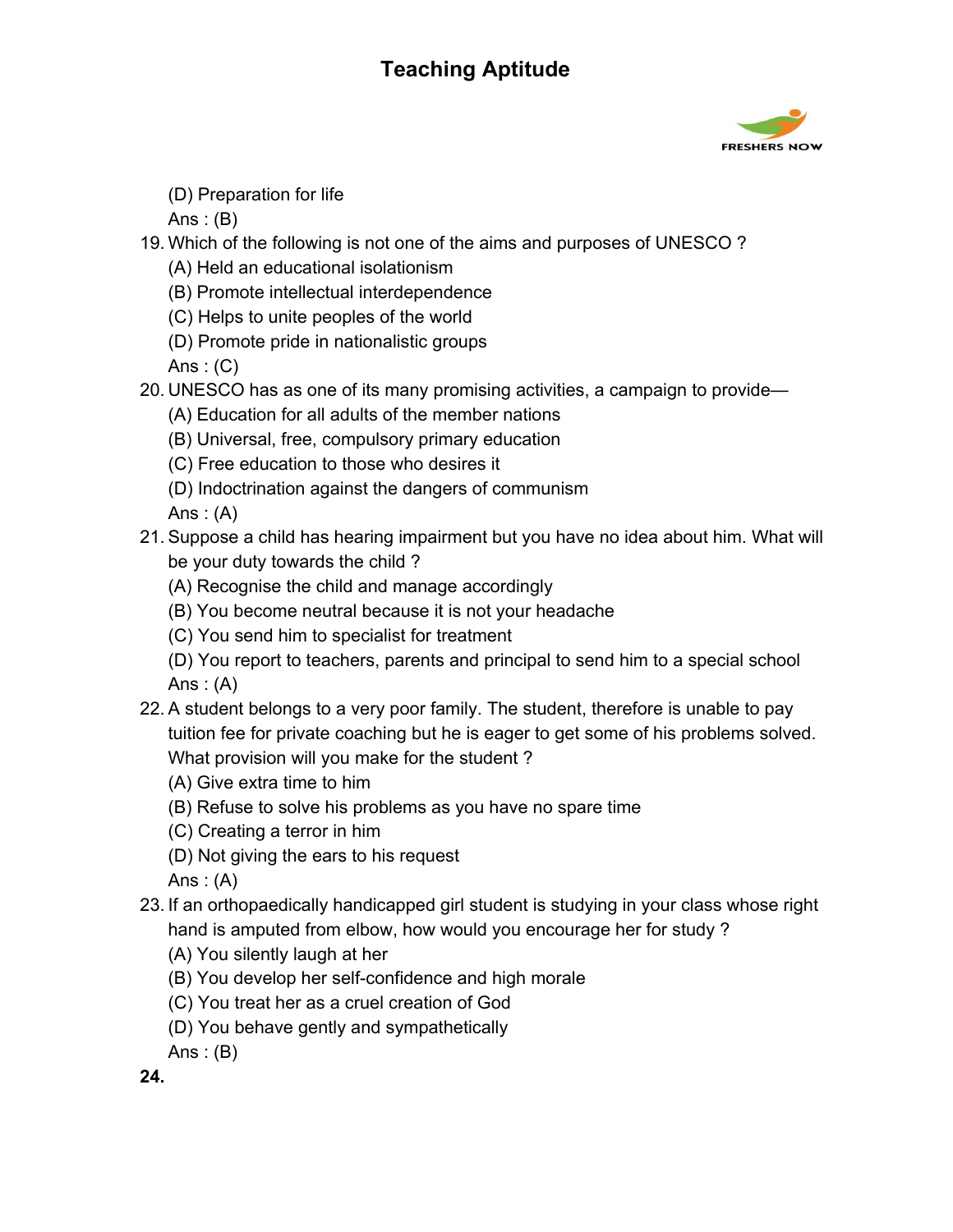

- 25. When your student in bitten by a stray dog on games field, you do—
	- (A) Inform his parents and impart first-aid immediately
	- (B) Washing the wound with clean water and leave it open
	- (C) Ask financial help from school for rabies vaccination
	- (D) Giving personal assistance in his treatment

Ans :  $(C)$ 

- 26. If a student wants to satisfy some querry in question-paper then—
	- (A) You will clarify the printing mistake
	- (B) You will inform the concerned subject's teacher
	- (C) You will advise him to wait till the correction is being confirmed
	- (D) Furiously tell him to do as he understands

Ans :  $(A)$ 

- 27. It is easier to predict ……………. on the basis of aptitude testing than success in an occupation.
	- (A) Failure
	- (B) Temperament
	- (C) Interest
	- (D) Adjustment

Ans :  $(A)$ 

- 28. Frustration for the motives causes—
	- (A) Inferiority
	- (B) Anxiety
	- (C) Inefficiency
	- (D) Behaviour disorder

Ans :  $(D)$ 

- 29. The teacher who has developed an interest in teaching—
	- (A) Studies problems of student behaviour
	- (B) Compares different types of tests
	- (C) Refuses to be guided by the rules of thumb
	- (D) Cannot deal with children effectively

Ans :  $(A)$ 

- 30. The teacher who can apply the principles of Educational Psychology—
	- (A) Has pride in the teaching profession
	- (B) Can provide readymade solutions
	- (C) Adjusts his method to suit the needs of individual children
	- (D) Compares the theories of learning

Ans :  $(C)$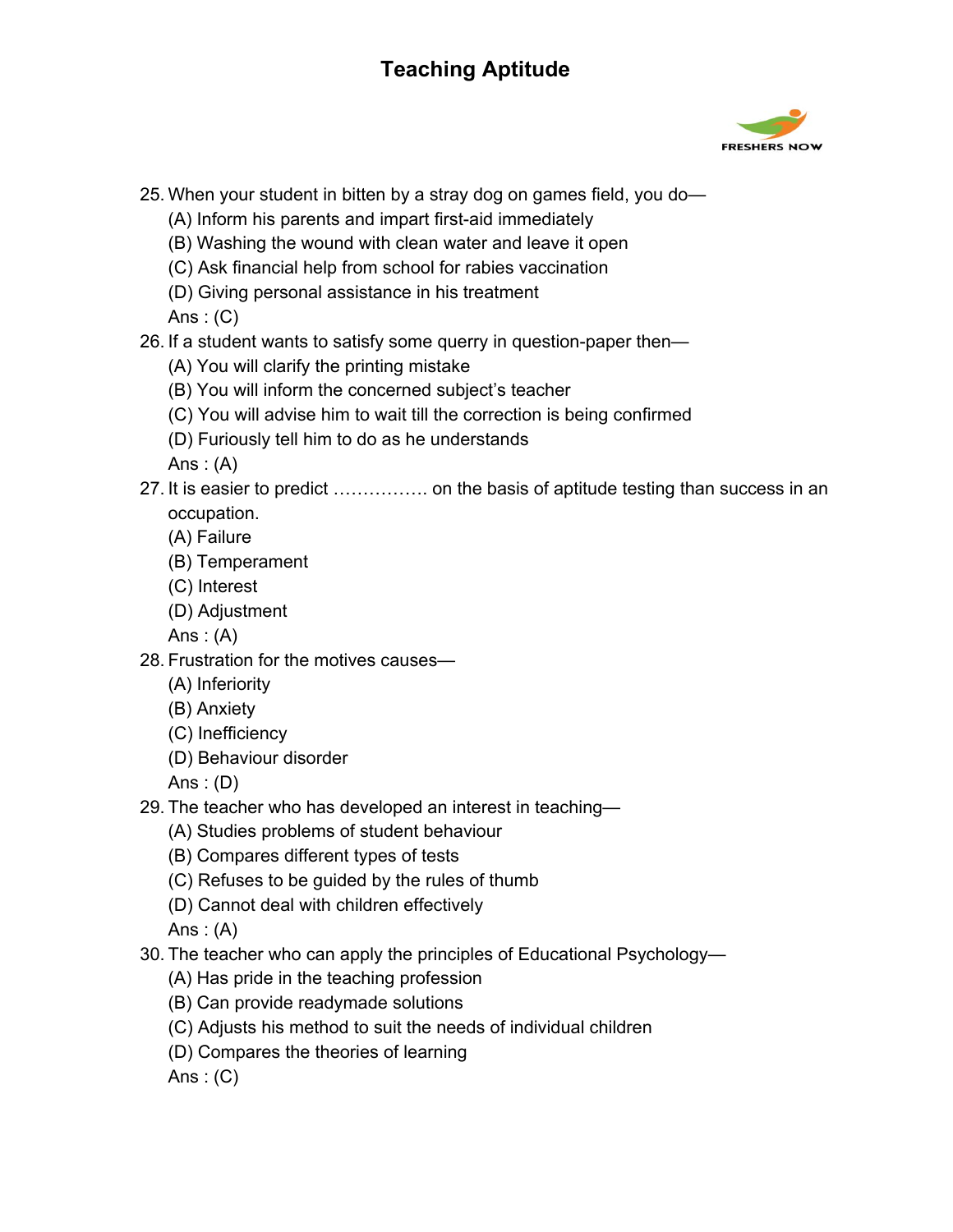

- 31. Which of the following is an audio-visual aid ?
	- (A) Radio
	- (B) Tape-recorder
	- (C) Television
	- (D) Projector

Ans :  $(C)$ 

- 32. Motives arouse behaviour and direct it towards an/a—
	- (A) Appropriate goal
	- (B) Inference
	- (C) Prediction
	- (D) None of the rest

Ans :  $(A)$ 

- 33. Learning which involves motor organs is called—
	- (A) Sensory learning
	- (B) Motor learning
	- (C) Verbal learning
	- (D) Sensory-motor learning
	- Ans :  $(B)$
- 34. Find the odd one out—
	- (A) Recall
	- (B) Recognition
	- (C) Trace
	- (D) Remembering
	- Ans :  $(C)$
- 35. The problem child is generally one who has—
	- (A) An unsolved problem
	- (B) A poor heredity
	- (C) A poor home environment
	- (D) A younger brother or sister

Ans :  $(A)$ 

- 36. The First Kindergarten was started by—
	- (A) Friedrich Froebel
	- (B) Benjamin Franklin
	- (C) Johann Pestalozzi
	- (D) De Witt Clinton

- 37. Rousseau's major contribution to modern education was the—
	- (A) Kindergarten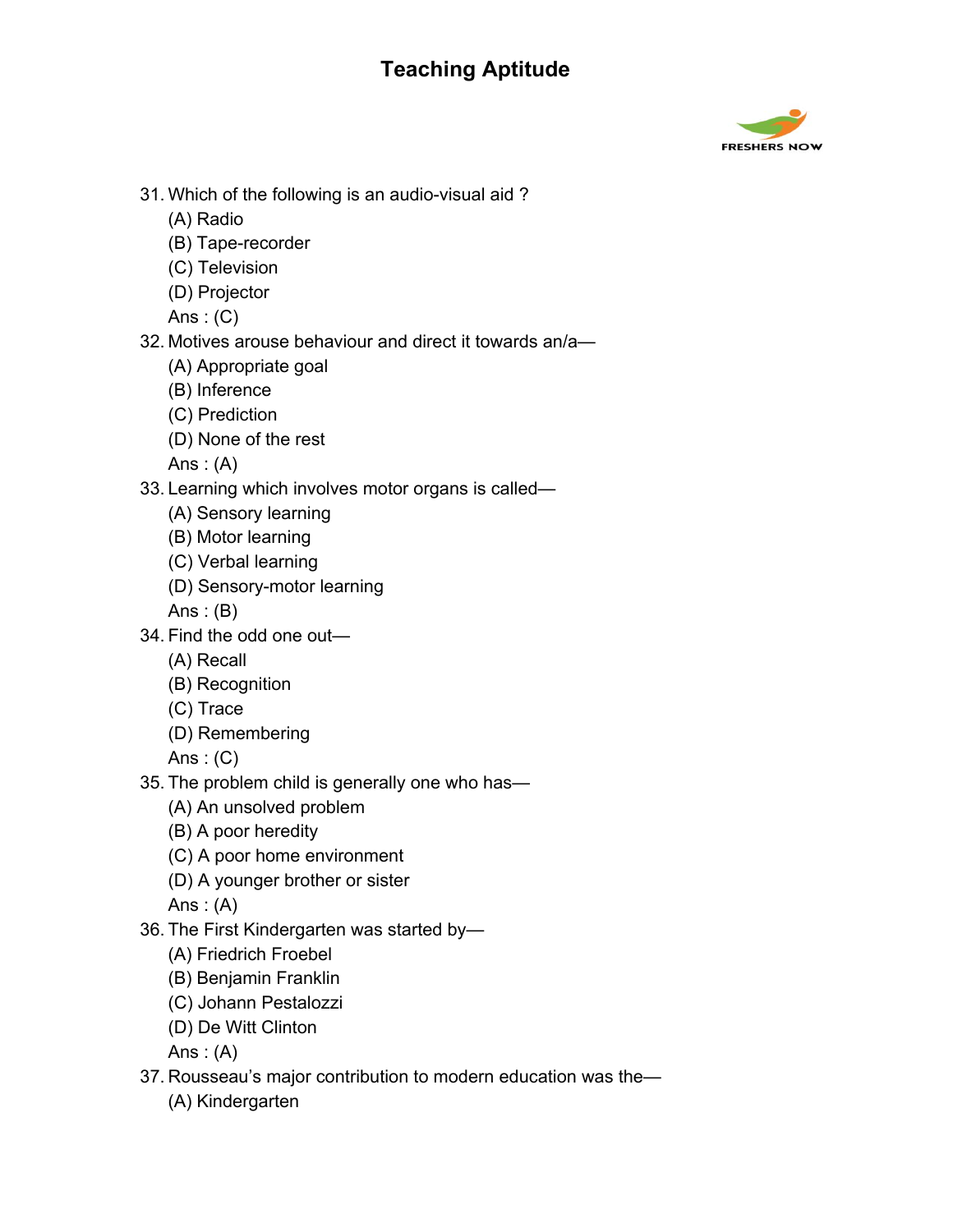

- (B) Philanthropy
- (C) Use of objects in teaching
- (D) Philosophy of Naturalism

Ans :  $(D)$ 

38. Which of the following is most characteristic of a good teacher ?

(A) He sticks to one activity at a time and completes what he starts before starting something else

- (B) He is not afraid of losing dignity when he participates in children's activities
- (C) He puts more do's than don'ts in his comments to children
- (D) He remains objective and impersonal at all times

Ans :  $(C)$ 

- 39. A prime requisite for one who enters the teaching profession is—
	- (A) An IQ of over 125
	- (B) Public speaking ability
	- (C) Good health
	- (D) Extra income

Ans :  $(C)$ 

- 40. There is an intimate relationship between the—
	- (A) Teachers and Educationists
	- (B) Planned and unplanned School Learning
	- (C) School and Society
	- (D) Parents and Children's Thinking

Ans :  $(C)$ 

- 41. Four conditions that must exist in a classroom before any motivational strategies can be successful—
	- (A) The teacher must be a supportive person
	- (B) The classroom must be disorganized
	- (C) The tasks set for students must not be authentic
	- (D) Constant disruption in class

Ans : (A)

- 42. The students of today are—
	- (A) Careless and negligent
	- (B) Not devoted to studies
	- (C) Dedicated to studies
	- (D) Of sharp mind

Ans :  $(D)$ 

- 43. Government Policy on Education regards Education a unique—
	- (A) Consumption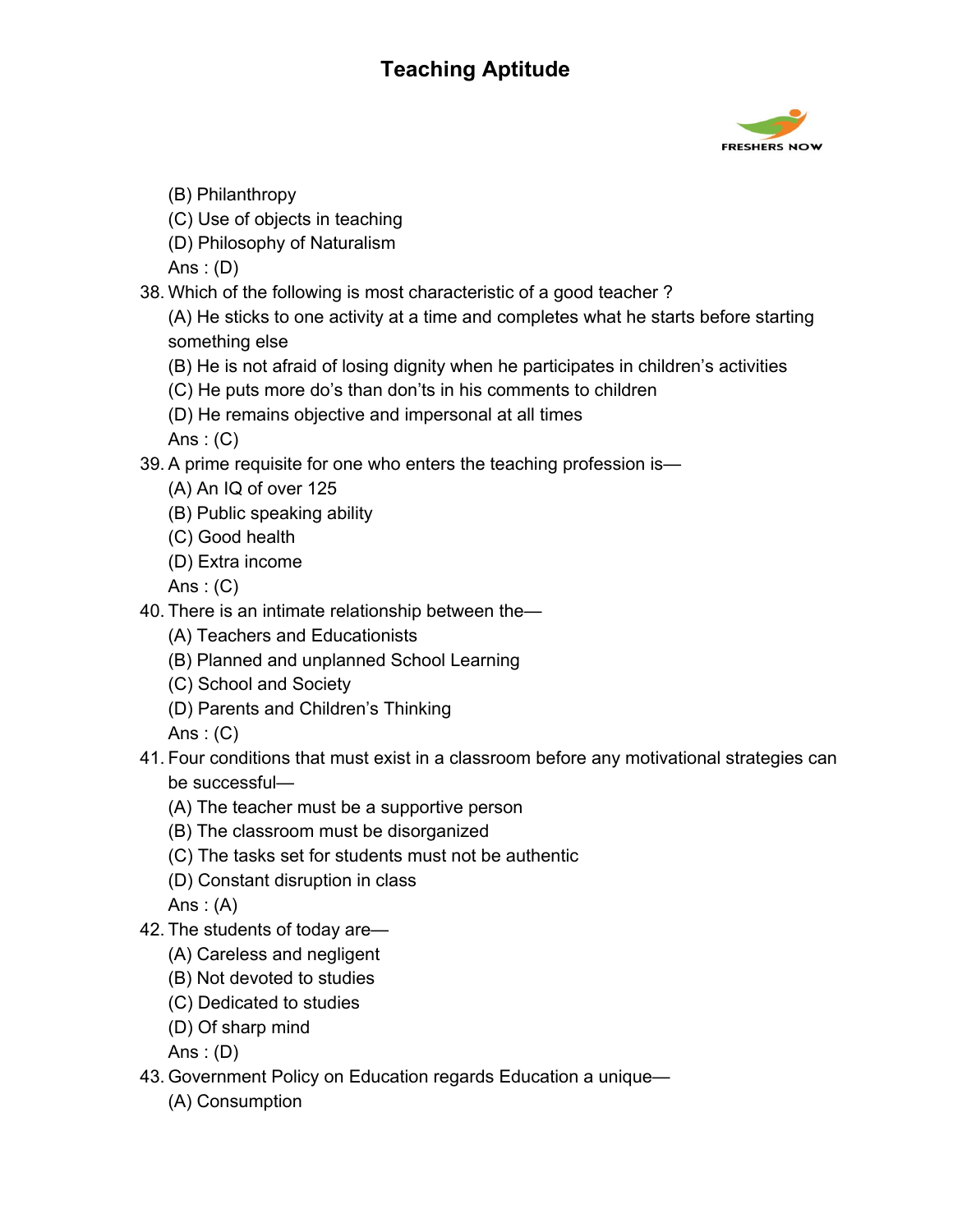

- (B) Investment
- (C) Source of income
- (D) Expenditure
- Ans :  $(B)$
- 44. Motivation is the release of ……………. by proceeding towards a goal.
	- (A) Pride
	- (B) Tension
	- (C) Knowledge
	- (D) Power
	- Ans :  $(B)$
- 45. Helping people in the neighbourhood to solve behavioural problems is in the purview of—
	- (A) Community Psychology
	- (B) Neighbourhood Psychology
	- (C) Genetic Psychology
	- (D) Developmental Psychology

Ans :  $(A)$ 

- 46. Nature and Nurture refer to—
	- (A) Internal and External Environment
	- (B) Temperament and character
	- (C) Physical features and temperament
	- (D) Heredity and Environment

Ans :  $(D)$ 

- 47. Acquisition of information and knowledge is—
	- (A) Ability to learn
	- (B) Ability to adjust
	- (C) Ability to memorise
	- (D) None of the rest

Ans :  $(A)$ 

- 48. Motivation should be followed by—
	- (A) Reward
	- (B) Reproof
	- (C) Knowledge of result
	- (D) Incentive

- 49. The motivated teacher will have following attributes—
	- (A) Unrealistic level of Aspiration
	- (B) Goal-directed behaviour